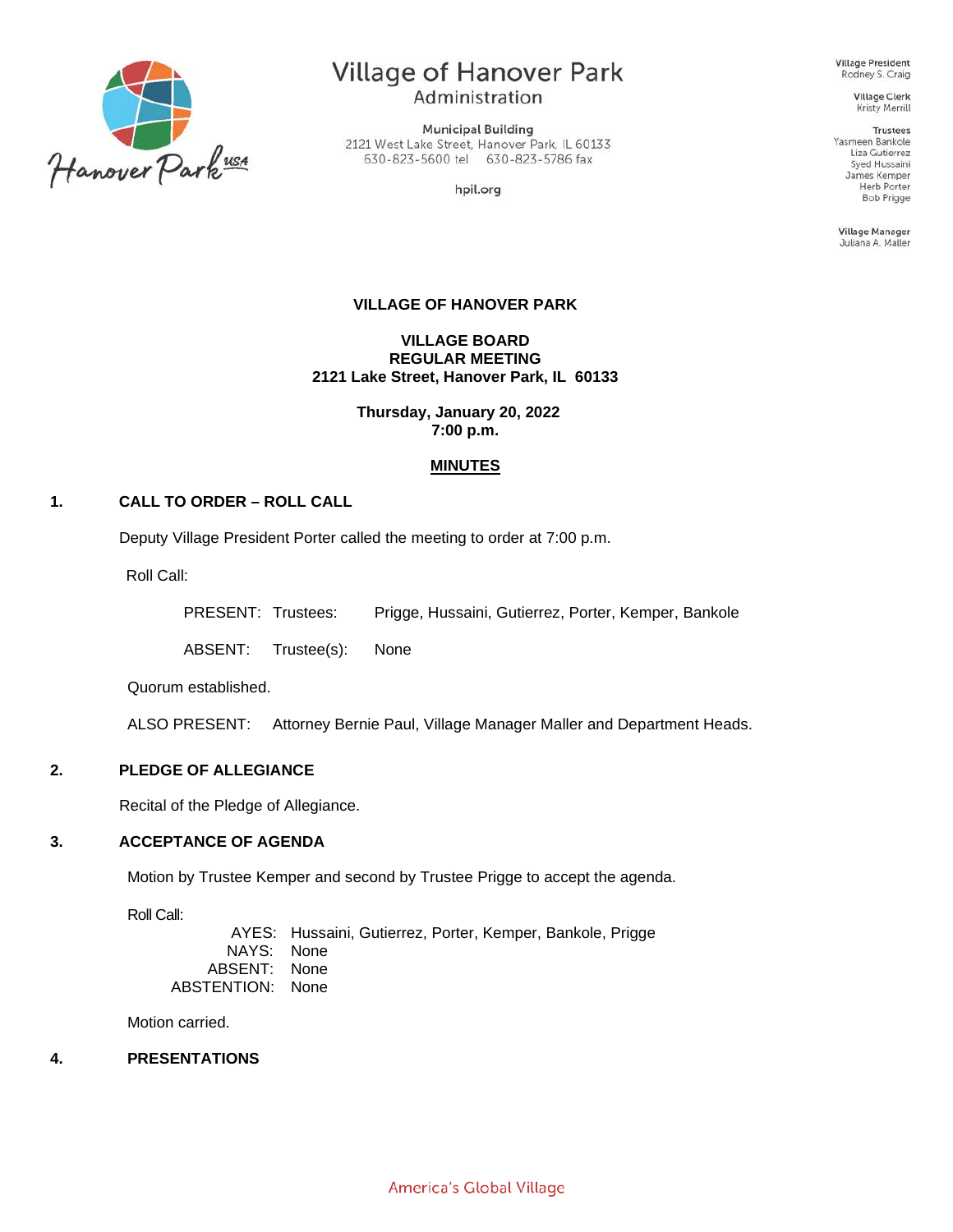### **5. TOWNHALL SESSION**

Persons wishing to address the public body must register prior to Call to Order. Please note that public comment is limited to 5 minutes

Mr. Harshad Kumar Patel expressed his concern about the increase in the water bill and lack of notification.

Jane McNiven, President of Hanoverian Estates, expressed her dismay with the building of the new Fire Department on Schick Road.

Roshelle Dama is not happy with the placement of the Fire Station in the middle of a residential area. Children's sleep will be interrupted.

#### **6. VILLAGE PRESIDENT REPORT – RODNEY S. CRAIG**

President Craig was out of town in DC.

**7.** Motion by Trustee Kemper and second by Trustee Prigge to approve Consent Agenda by Omnibus vote.

Roll Call:

AYES: Gutierrez, Porter, Kemper, Bankole, Prigge, Hussaini NAYS: None ABSENT: None ABSTENTION: None

Motion carried.

All matters listed under Consent Agenda are considered to be routine by the Village Board and will be enacted by one motion in the form listed above. There will be no further discussion of these items. If discussion is desired, that item will be removed from Consent Agenda and will be considered separately.

- **7-A.1 (C.A.)** Move to pass a Resolution authorizing the participation of the Village of Hanover Park in the National Multistate Opioid Settlement and authorizing the execution of related Settlement Agreements.
- **7-A.2 (C.A.)** Motion to approve an agreement with Sikich LLP, for auditing services and to conduct the annual financial statement audit of the Hanover Square LLC for the fiscal year ending December 31, 2021 and authorize the Village Manager to execute the necessary documents.
- **7-A.3 (C.A.)** Motion to establish a purchase order to Currie Motors for a 2022 Ford Transit Cargo Van in an amount not to exceed \$30,990 and authorize the Village Manager to execute the necessary documents.
- **7-A.4 (C.A.)** Motion to establish a purchase order to Currie Motors for five 2022 Ford Utility Police Interceptors for an amount not to exceed \$199,045 and authorize the Village Manager to execute the necessary documents.
- **7-A.5 (C.A.)** Motion to establish a purchase order to Vermeer-Midwest for the purchase of a 2022 BC1800XL brush chipper with trade-in of a 2011 Vermeer brush chipper unit 676, in an amount not to exceed \$61,246 and authorize the Village Manager to execute the necessary documents.
- **7-A.6 (C.A.)** Motion to establish a purchase order to McCann Industries for the purchase of a 2022 Case 590SN backhoe/loader in an amount not to exceed \$115,822 including the trade-in of our 2007 Cat backhoe/loader and authorize the Village Manager to execute the necessary documents.
- **7-A.7 (C.A.)** Motion to approve the addition of \$22,593.75, for a total of \$191,593.75, to the FY'21 purchase order (2021- 00000023) with Synagro Systems LLC for sludge hauling at the Sewer Treatment Plant.
- **7-A.8 (C.A.)** Motion to approve a purchase order to Synagro Central LLC in the amount of \$211,680 for the dewatering and hauling of sludge from the Sewer Treatment Plant and authorize the Village Manager to execute the necessary documents.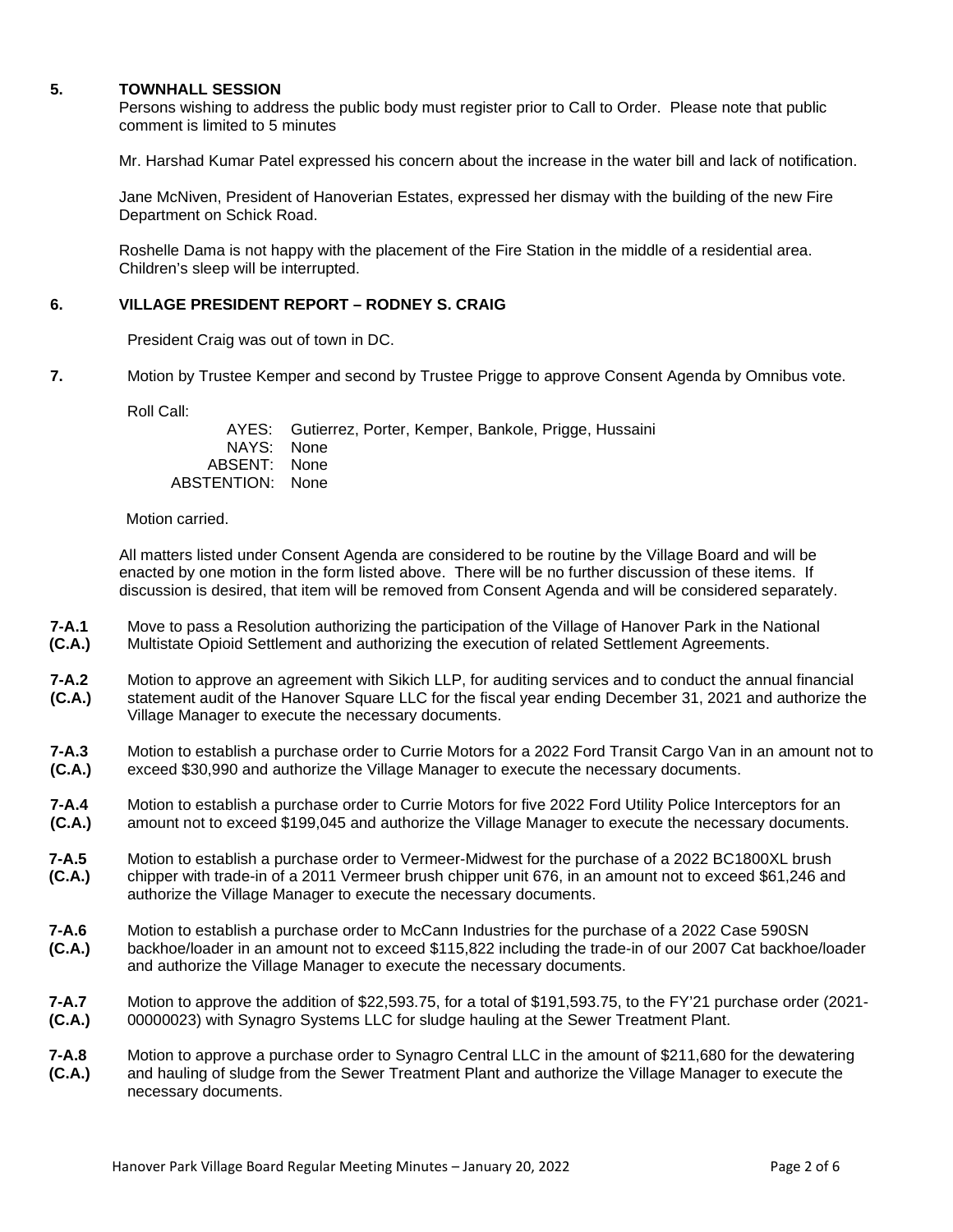- **7-A.9 (C.A.)** Motion to approve a purchase order to H&H Electric Company in the amount not to exceed \$115,000 for Streetlight Maintenance and authorize the Village Manager to execute the necessary documents.
- **7-A.10 (C.A.)** Motion to approve the proposal from Trotter and Associates for professional engineering services related to the upgrade of the Village's UV disinfection system in the amount of \$43,600 and authorize the Village Manager to execute the necessary documents.
- **7-A.11 (C.A.)** Move to approve the 2022 Annual Operating Budget prepared by Entre Commercial Realty, LLC, for the Hanover Square Shopping Center.
- **7-A.12** Motion by Trustee Kemper and second by Trustee Prigge to approve the waiver of fees in the amount of \$4,125.00 for Al-Huda Academy's COVID-19 Vaccination event.

Trustee Gutierrez asked if Al Huda knew there was a cost to the event. Chief Fors stated they did know of the event.

Trustee Bankole asked if there have been any other events where we have waved the fees and if it was requested due to hardship.

Questions fielded and answered.

Motion by Trustee Kemper and second by Trustee Prigge to withdraw the motion.

Motion by Trustee Kemper and second by Trustee Gutierrez to remove item 7-A.12 from the agenda.

Roll Call:

AYES: Porter, Kemper, Bankole, Prigge, Hussaini, Gutierrez NAYS: None ABSENT: None ABSTENTION: None

Motion to table item 7-A.12 is carried.

**7-A.13** Motion by Trustee Kemper and second by Trustee Prigge to waive competitive bidding and approve the purchase of a Cardiac Monitor/Defibrillator from Stryker in the amount of \$35,155.95 and authorize the Village Manager to execute the necessary documents. *A two-thirds vote of the corporate authority is required.*

Fire Chief Fors provided information on the Monitor/Defibrillator from Stryker and as to why this product model is the best choice for the Fire Department.

Roll Call:

AYES: Kemper, Bankole, Prigge, Hussaini, Gutierrez, Porter NAYS: None ABSENT: None ABSTENTION: None

Motion carried.

**7-A.14** Motion by Trustee Kemper and second by Trustee Prigge to waive competitive bidding and award the purchase of twelve (12) Lion Gear structural firefighting protective equipment ensembles (PPE), twelve (12) firefighting protective hoods, and thirty-three (33) pairs of gloves to Dinges Fire Company for an amount not to exceed \$56,060.67. *A two-thirds vote of the corporate authority is required.*

Fire Chief Fors provided the usage and upgrades needed to keep the equipment up-to-date.

Roll Call: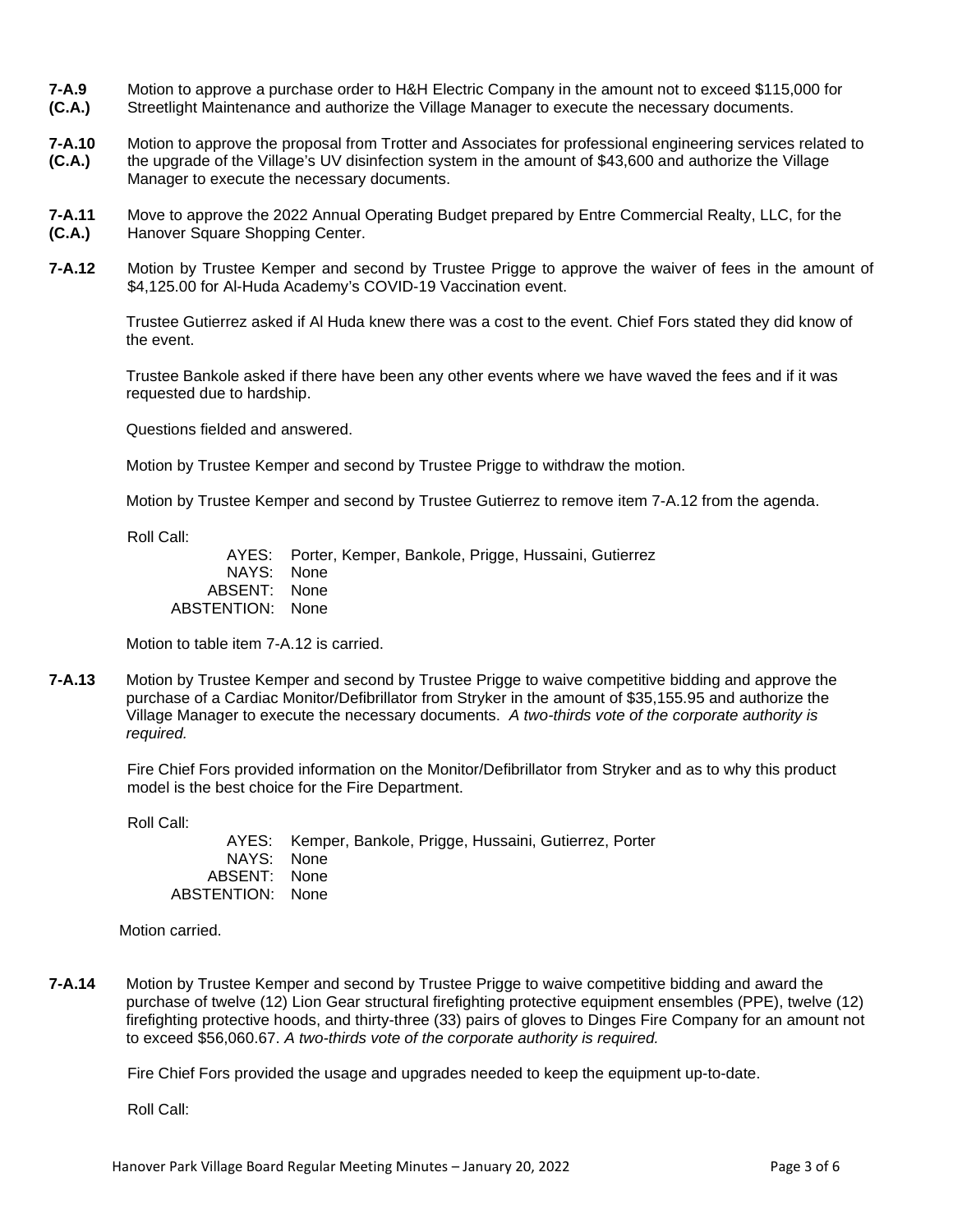AYES: Prigge, Hussaini, Gutierrez, Porter, Kemper, Bankole NAYS: None ABSENT: None ABSTENTION: None

Motion carried.

**7-A.15** Motion by Trustee Kemper and second by Trustee Prigge to pass an Ordinance authorizing a First Amendment to the FY 2022 Budget of the Village of Hanover Park. *A two-thirds vote of the corporate authority is needed.*

No questions.

Roll Call:

AYES: Hussaini, Gutierrez, Porter, Kemper, Bankole, Prigge<br>NAYS: None NAYS: ABSENT: None ABSTENTION: None

Motion carried.

**7-A.16** Motion by Trustee Kemper and second by Trustee Prigge to approve Warrant in the amount of \$2,669,197.81.

No questions.

Roll Call:

AYES: Gutierrez, Porter, Kemper, Bankole, Prigge, Hussaini NAYS: None ABSENT: None ABSTENTION: None

Motion carried.

**7-A.17** Motion by Trustee Kemper and second by Trustee Prigge to warrant pay warrant in Advance (12/10/2021-1/13/2022) in the amount of \$1,739,965.57.

No questions.

Roll Call:

AYES: Porter, Kemper, Bankole, Prigge, Hussaini, Gutierrez NAYS: None ABSENT: None ABSTENTION: None

Motion carried.

**7-A.18** Motion by Trustee Kemper and second by Trustee Prigge to approve November 2021 P-Cards in the amount of \$15,358.48.

No questions.

Roll Call:

AYES: Kemper, Bankole, Prigge, Hussaini, Gutierrez, Porter NAYS: None ABSENT: None ABSTENTION: None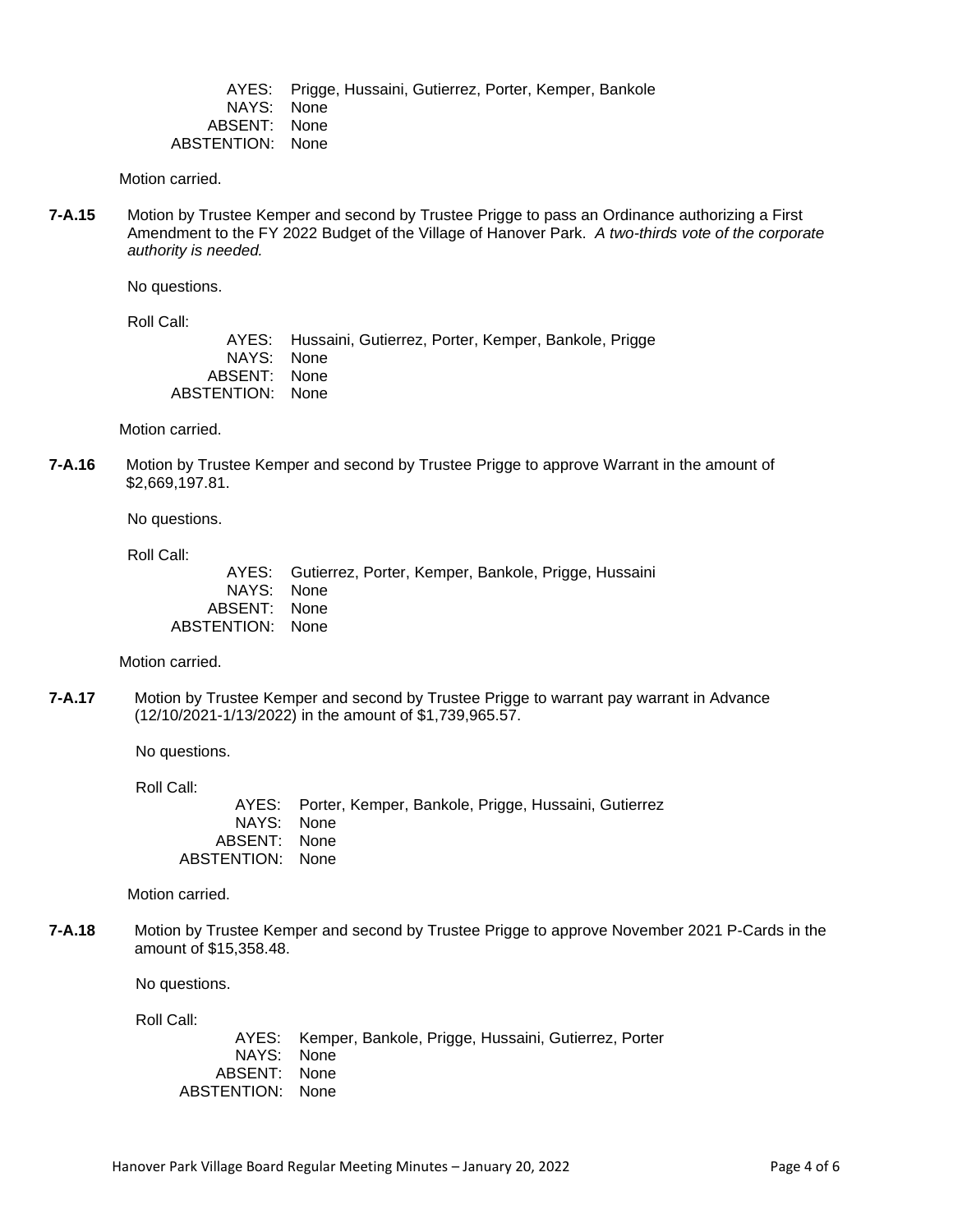Motion carried.

### **8. VILLAGE MANAGER'S REPORT – JULIANA MALLER**

Deputy Village Manager Webb had no report.

Finance Director Navarrete provided the December 2021 Financial Report and made herself available for questions.

No questions.

# **9. VILLAGE CLERK'S REPORT – KRISTY MERRILL**

No report.

# **10. CORPORATION COUNSEL'S REPORT – BERNARD Z. PAUL**

No report.

# **11. VILLAGE TRUSTEES REPORTS**

# **11-A. Bob Prigge**

No report.

# **11-B. Syed Hussaini**

No report.

#### **11-C. Liza Gutierrez**

No report.

### **11-D. Herb Porter**

Trustee Porter asked for a moment of silence in remembrance of all those who have lost their lives to COVID-19 and especially those on the front line, such as Police, Fire, and hospital staff. He closed by thanking those who provided public comment tonight regarding the Fire Station build project and noted that we can be more forthcoming with more information to our residents.

### **11-E. James Kemper**

No report.

### **11-F. Yasmeen Bankole**

Trustee Bankole addressed Mr. Patel's concern about his water bill and apologized on behalf of the Village for not sending notification of rate increase prior to sending out the water bills. She thanked the residents who provided comment during townhall session regarding the fire station.

Trustee Bankole spoke to her recent meeting with Mr. Brandon Johnson, Cook County Board of Commissioners, who spoke to her about available funding monies and how they will be distributed in Cook County. She also spoke to her recent attendance at a vigil for a Free and Fair Democracy. She noted that she wishes to become more involved in the Tanglewood/Greenbrook area and that she met with residents and learned about what they think should be done in their community. She noted that their next meeting will take place on January 27, 2022, at the Springwood Middle School and that she is looking forward to meeting the new Board member.